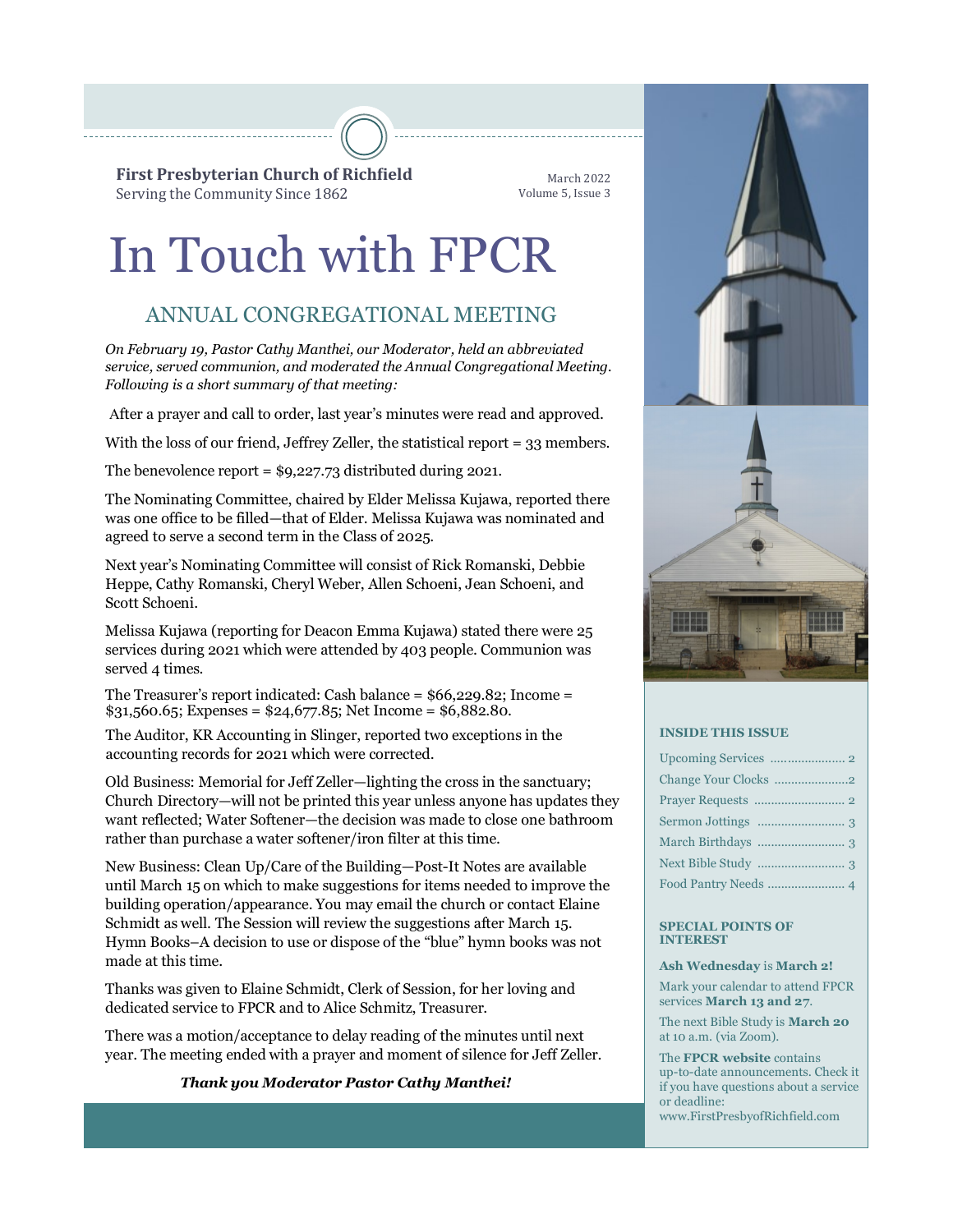# UPCOMING **SERVICES**

*All are welcome for upcoming 10 a.m. Sunday Services.*

## *March 13*

**Second Sunday in Lent Sermon: Do Not Be Afraid**

## *March 27*

**Fourth Sunday in Lent Sermon: Reconciliation and Grace**

#### *April 10*

**Palm Sunday Sermon: The Stones Shout Out**

> ELDERS AND BOARD OF DEACONS

*Elders* **Carol Frank Jim Frank Debbie Heppe Melissa Kujawa Rick Romanski**

*Clerk of Session* **Elaine Schmidt**

*Deacons* **Emma Kujawa Cathy Romanski**

# SPRING FORWARD MARCH 13

The beginning of Daylight Savings Time arrives at 2 a.m. on **Sunday, March 13**. Therefore, be sure to move your clocks ahead an hour before you go to bed on Saturday evening. If you do not, you will miss the FPCR service on that day!



## YAY! YOU DID IT, KATE AND MELISSA!

At 9 a.m. on Saturday, February 12, with a temperature of 9° F, **Melissa**  and **Kate Kujawa** were at the Hartford Fire Department for the sole purpose of running through a spray of water supplied by a fire hose. Believe it or not, shorts and tee shirts comprised the "uniform" for a majority of the participants. (Spectators, however, wore winter coats, hats, and gloves.) Hot chocolate, and hot dogs were at the ready when participants completed their "run." The event was a fundraiser for Special Olympics.



## IT'S A BEAUTIFUL DAY IN THE NEIGHBORHOOD

Did you know that Fred Rogers was a Presbyterian pastor as well as a pioneer in the world of children's educational television? The PC(USA) has chosen his birthday, March 20, to honor his legacy of peace and reconciliation.



## PRAYER REQUESTS

Please pray for the following individuals who have health concerns:

**Carol Frank**

**Jim Frank**

**Jim Frank's Son, Tom**

**Carol Frank's Son, Tom**

#### **Ron Grunke**

**Ron Grunke's Daughter, Shelley**

**Joyce Koehn**

**Daryl Schmidt**

**Allen Schoeni's Friend, Toni** 

Please pray for those who have recently lost a loved one:

**Jean Schoeni, Keith Clark, and the entire Clark family who lost Anita, Keith's mother, on February 26 at the age of 99.**

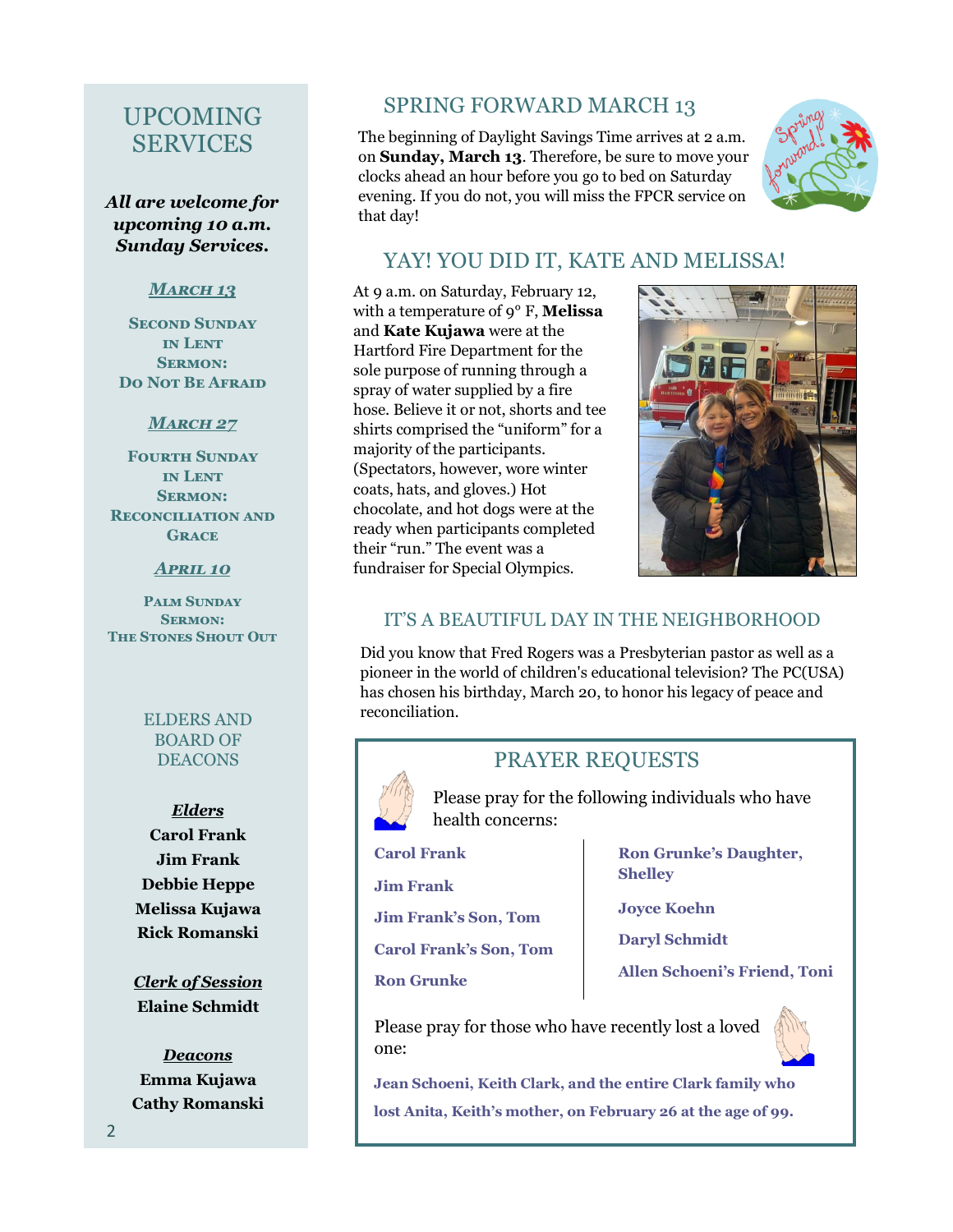

# SERMON JOTTINGS

*Following are summary notes from February's sermons by Pulpit Supply Mr. Paul Zachow, MAPS/ Chaplain.* 

#### Date: **February 6, 2022** Text: **Luke 4:14-21** Sermon: *Good News*

*The scripture setting is Jesus's home temple in Nazareth in preparation for his public ministry in Galilee. The congregation is surprised and supportive, yet, rejects his reading of the scroll of Isaiah. This scroll is his "mission statement" for his public ministry: Verses 18 and 19 tell us, "The Spirit of the Lord is upon me, because he has anointed me to bring good news to the poor. He has sent me to proclaim release to the* 

*captives and recovery of sight to the blind, to let the oppressed go free, to proclaim the year of the Lord's favor. Jesus adds, "Today this scripture has been fulfilled in your hearing" (NRSV). Prior to this, Jesus was baptized by John the Baptist and went to the Wilderness to pray and contemplate (and where he was tempted). Through all of this, Jesus brought the good news of God to all people.*

- Jesus taught us to love and accept all people.
- In Jesus's time, the poor were the social outcasts. Poor equaled marginal: those excluded from social and religious intercourse because of gender, age, economic destitution, physical malady, or religious impurity. (Paraphrased from *The New Interpreter's Study Bible*, page 1860).
- Who are the poor today? We are called to have compassion for the poor. We are called to serve all people and to provide welcome, compassion, and hospitality for them.
- We should consider how FPCR can be even more welcoming to all. What are we doing to spread the good news? What are we doing as a church for God?
- We are called to welcome, accept, and love all people as beloved children of God. God loves and accepts all of us.
- May all of us be agents of God's good news and healing for all people this day and always.

#### Date: **February 19, 2022** (**Pastor Cathy Manthei**) Text: **Luke 6:27-38** Sermon: *Forgiveness and Loving Your Enemies*

- It is challenging to hear, "Love your enemies."
- This text is VERY honest. We would like to look the other way. Who could really live that way?
- We are called to forgive our enemies. Challenging! God and Jesus expect us to live this idea of loving our enemies. Remember: What you give or don't give is what you get or don't get.
- When should the forgiveness take place? Jesus doesn't say.
- If we forgive too quickly, we do not have time to be angry. It prohibits us from acknowledging our feelings. If we forgive too quickly, we harbor resentment and anger.



to the following individuals with birthdays in **March**. We wish you many more years of God's blessings.

**- Jayden Schmidt - Melissa Kujawa —Jackson Kujawa - Leslie Schmidt**

ham

**Elaine Schoeni** for your careful proofreading of this newsletter.

## BIBLE STUDY

The next adult Bible Study will be held **Sunday, March 20**, **at 10 a.m. via Zoom.**  Using the study materials, the group will discuss John 6.

Since this is an online meeting, a link to participate will be sent on Thursday, March 17. If you would like to join for the first time, please either email FPCR or contact Elaine Schmidt.